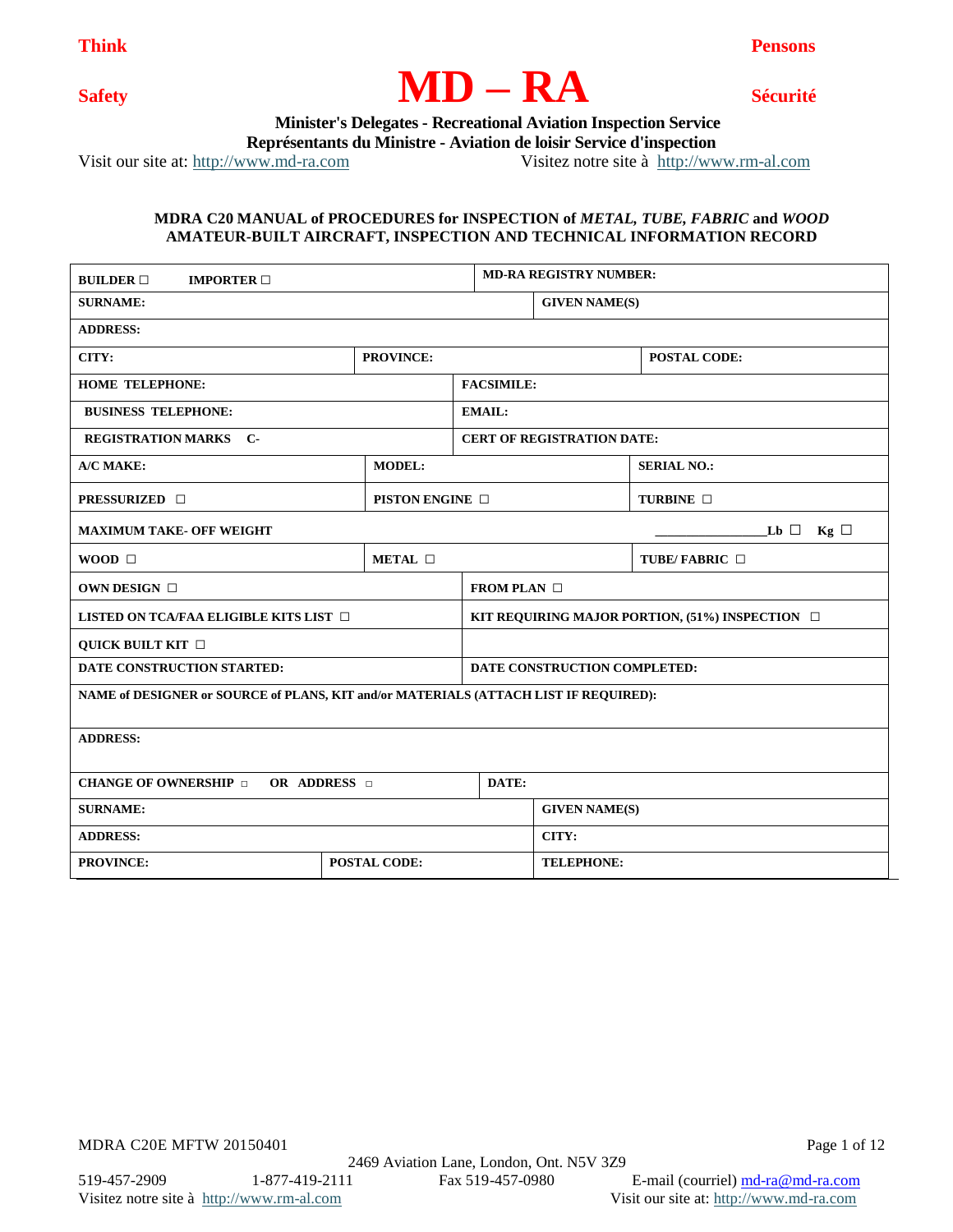|            | <b>RECORD OF INSPECTIONS</b> |                        |                |      |           |  |
|------------|------------------------------|------------------------|----------------|------|-----------|--|
| Job number | Type                         | Inspector Name (Print) | Obs. Sheet No. | Date | Signature |  |
|            |                              |                        |                |      |           |  |
|            |                              |                        |                |      |           |  |
|            |                              |                        |                |      |           |  |
|            |                              |                        |                |      |           |  |
|            |                              |                        |                |      |           |  |
|            |                              |                        |                |      |           |  |

MDRA C20E MFTW 20150401 Page 2 of 12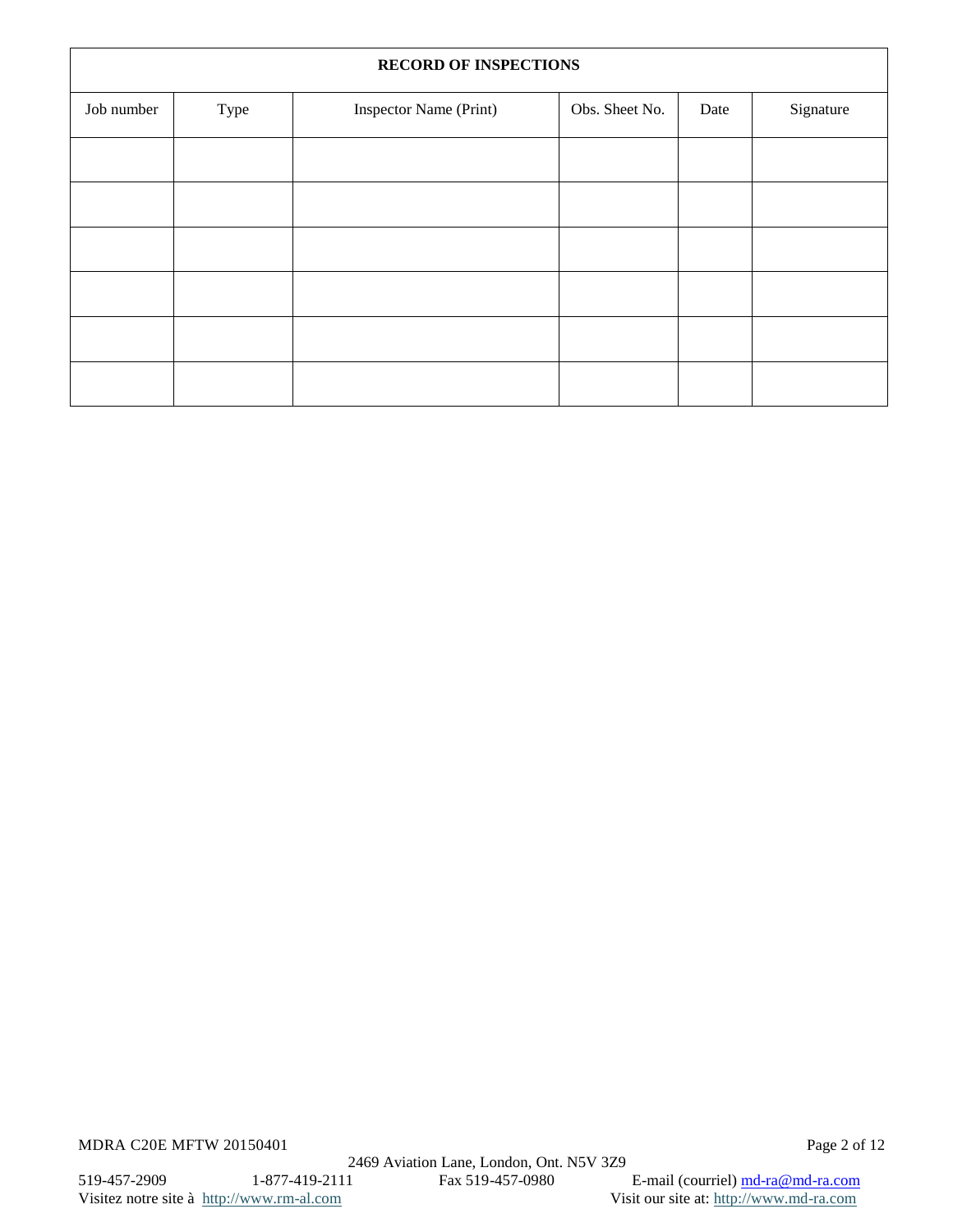## **The builder must be present at all inspections**

(Y) - Indicates compliance with requirements for Amateur Built aircraft contained in the applicable sections of CARs and the exemption from section 549.01 of the Canadian Aviation Regulations and Chapter 549 of the airworthiness manual - airworthiness standards-amateur -built aircraft.

(N) - Indicates non-compliance. State nature of discrepancy under "Notes"

(N/A) - Indicates not applicable.

# **Section 1.1 COMPLIANCE WITH AMATEUR-BUILT REQUIREMENTS**

| 1. | Has the builder filed a Letter of Intent?                                                                                                                                    | (Y N) |  |
|----|------------------------------------------------------------------------------------------------------------------------------------------------------------------------------|-------|--|
| 2. | Is an Amateur Built Information Package available?                                                                                                                           |       |  |
| 3. | Is the builder familiar with the applicable legislation?                                                                                                                     | (Y N) |  |
| 4. | Does the aircraft gross weight comply with the weight specified by the aircraft designer<br>and / or kit supplier?                                                           | (Y N) |  |
| 5. | Does the aircraft wing loading indicate high performance?                                                                                                                    | (Y N) |  |
| 6. | Will the builder be requesting an Aerobatic Waiver?                                                                                                                          | (Y N) |  |
| 7. | Does the aircraft meet aerobatic design requirements?                                                                                                                        | (Y N) |  |
| 8. | Is the builder familiar with special inspection requirements?                                                                                                                | (Y N) |  |
| 9. | Will the builder be incorporating any modifications to the structure which will affect flight,<br>structural integrity of the aircraft, or eligibility for aerobatic waiver? | (Y N) |  |
|    | 10. Will the aircraft be built from a kit                                                                                                                                    | (Y N) |  |
|    | 11. Does the builder have copies of applicable newsletters or other pertinent information<br>from the kit supplier?                                                          | (Y N) |  |
|    | 12. Does the project meet major portion requirements?                                                                                                                        | (Y N) |  |
|    | 13. Will the builder use professional assistance?                                                                                                                            | (Y N) |  |
|    | If yes, give details below                                                                                                                                                   |       |  |
|    |                                                                                                                                                                              |       |  |
|    | 14. What work will be subject to assistance? (List below)                                                                                                                    |       |  |
|    | 15. Does the builder have "Acceptable Methods, Techniques and Practices"<br>(AC 4313 1B or latest amendment)                                                                 | (Y N) |  |
|    | 16. Has the builder established a project record system?                                                                                                                     | (Y N) |  |
|    | 17. Are drawings available?                                                                                                                                                  | (Y N) |  |
|    | 18. Is the shop adequately heated and does it provide the proper environment for<br>the construction of the project?                                                         | (Y N) |  |
|    | <b>Summary, Compliance with Amateur-Built Requirements:</b>                                                                                                                  |       |  |
|    | Has builder been notified of your findings?<br>On site? $\Box$<br>By Mail? $\Box$                                                                                            |       |  |
|    | White Copy of MDRA C21 Inspection Sheet – number_________________________________                                                                                            |       |  |
|    |                                                                                                                                                                              |       |  |
|    | yyyy-mm-dd                                                                                                                                                                   |       |  |

**End of Section 1.1 Use the space below for notes if required**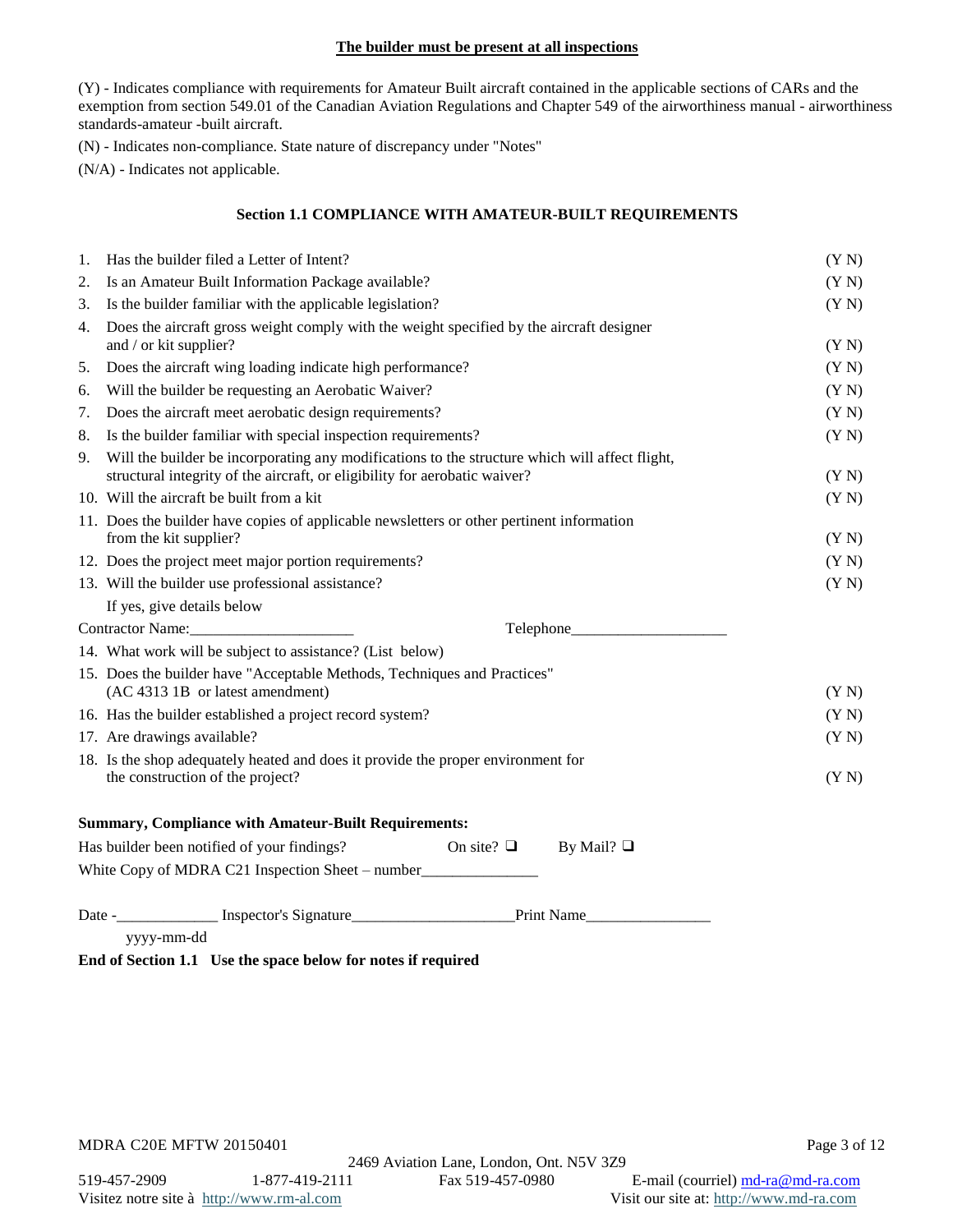## **Section 1.2 SUB-ASSEMBLY (EG- BOX SPAR) INSPECTION,**

# **(Do not use this section for pre-cover inspections)**

- 1. List parts inspected:
- 2. Type of structure and materials:
- 3. What is material quality?

| 4. Does builder have invoices for materials?                                                      | (YN)  |
|---------------------------------------------------------------------------------------------------|-------|
| 5. Do parts conform to drawings-dimensions, material?                                             | (Y N) |
| 6. Are interiors of box sections treated against deterioration? (eg zinc chromate, varnish, etc.) | (YN)  |
| 7. Is proper ventilation and drainage provided in all closed sections?                            | (Y N) |
| 8. Is craftsmanship to accepted practice (excess glue, fit, etc)?                                 | (Y N) |
| 9. How were alignment and symmetry assured? (jigs, trammels, etc)                                 |       |

- Explain:
- 10. What provision has been made to allow testing of weld and glue samples? Explain:
- 11. Have all relevant data been entered in project files? (Y N)

#### **Summary, Sub-Assembly (Eg- Box Spar) Inspection:**

| Re-inspection of following is required: | None $\square$ |
|-----------------------------------------|----------------|
|                                         |                |

| Has builder been notified of your findings? | On site? $\Box$ By Mail? $\Box$ |  |
|---------------------------------------------|---------------------------------|--|

| Date - | Inspector's Signature                                        | Print Name |  |
|--------|--------------------------------------------------------------|------------|--|
|        | yyyy-mm-dd                                                   |            |  |
|        | End of Section 1.2 Use the space below for notes if required |            |  |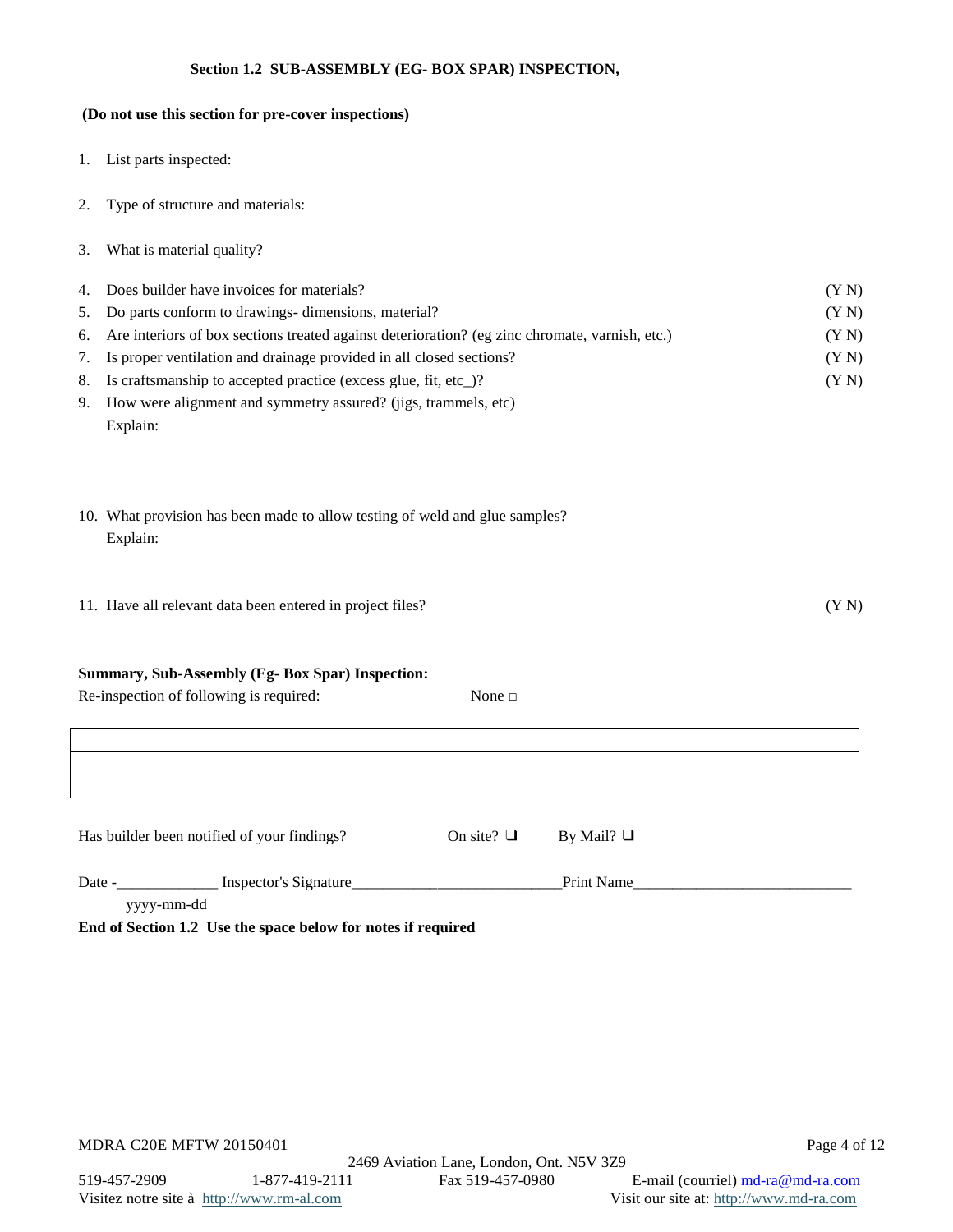# **Section 1.3 PRE- COVER INSPECTION**

## **GENERAL**

List parts inspected:

Type of structure and materials:

What is material quality?

What provision has been made to allow for testing of glue and/or weld samples?

| 1. | Have all Box Sections been inspected previously?                                                                                               | (Y N) |
|----|------------------------------------------------------------------------------------------------------------------------------------------------|-------|
| 2. | Have all discrepancies from previous Box Section or pre- cover inspections been rectified?                                                     | (Y N) |
| 3. | Does builder have invoices for materials?                                                                                                      | (Y N) |
| 4. | Do parts conform to drawings with respect to dimensions and material?                                                                          | (Y N) |
|    | <b>FUSELAGE (HULL)</b>                                                                                                                         |       |
| 1. | Are welded parts to accepted practice                                                                                                          | (Y N) |
| 2. | Are all attachment fittings to accepted practice?                                                                                              | (Y N) |
| 3. | Are all drilled holes properly located, free from elongation and are all interiors treated<br>for protection from environmental deterioration? | (Y N) |
| 4. | Is venting and drainage provided and are there any moisture traps evident?                                                                     | (Y N) |
| 5. | Are all surfaces protected against environmental deterioration?                                                                                | (Y N) |
| 6. | Is all attachment hardware employed and safely tied?                                                                                           | (Y N) |
| 7. | Are rivets, where employed, of proper type (ref dwgs) and suitably installed?                                                                  | (Y N) |
| 8. | Is sheet metal fabrication to accepted practice?                                                                                               | (Y N) |
| 9. | Are fittings fabricated to acceptable practice and do they conform to dwgs?                                                                    | (Y N) |
|    | 10. Has builder assured alignment and symmetry?                                                                                                | (Y N) |
|    | 11. Is craftsmanship to accepted practice?                                                                                                     | (Y N) |
|    | <b>MAINPLANE (WINGS)</b>                                                                                                                       |       |
| 1. | Are all drilled holes properly located, free from elongation?                                                                                  | (Y N) |
| 2. | Are all interiors treated for protection from environmental deterioration?                                                                     | (Y N) |
| 3. | Are all surfaces protected against environmental deterioration?                                                                                | (Y N) |
| 4. | Are all compression members secure and free of bends or other apparent defects?                                                                | (Y N) |
| 5. | Has provision been made against chafing of drag and anti-drag wires?                                                                           | (Y N) |
| 6. | Has builder assured symmetry?                                                                                                                  | (Y N) |
| 7. | Is craftsmanship to accepted practice?                                                                                                         | (Y N) |
| 8. | Have provisions been made for drainage and ventilation?                                                                                        | (Y N) |
| 9. | Is all attachment hardware employed and safely tied?                                                                                           | (Y N) |
|    | 10. Have all bays been trammeled?                                                                                                              | (Y N) |
|    |                                                                                                                                                |       |

# MDRA C20E MFTW 20150401 Page 5 of 12

2469 Aviation Lane, London, Ont. N5V 3Z9<br>1-877-419-2111 Fax 519-457-0980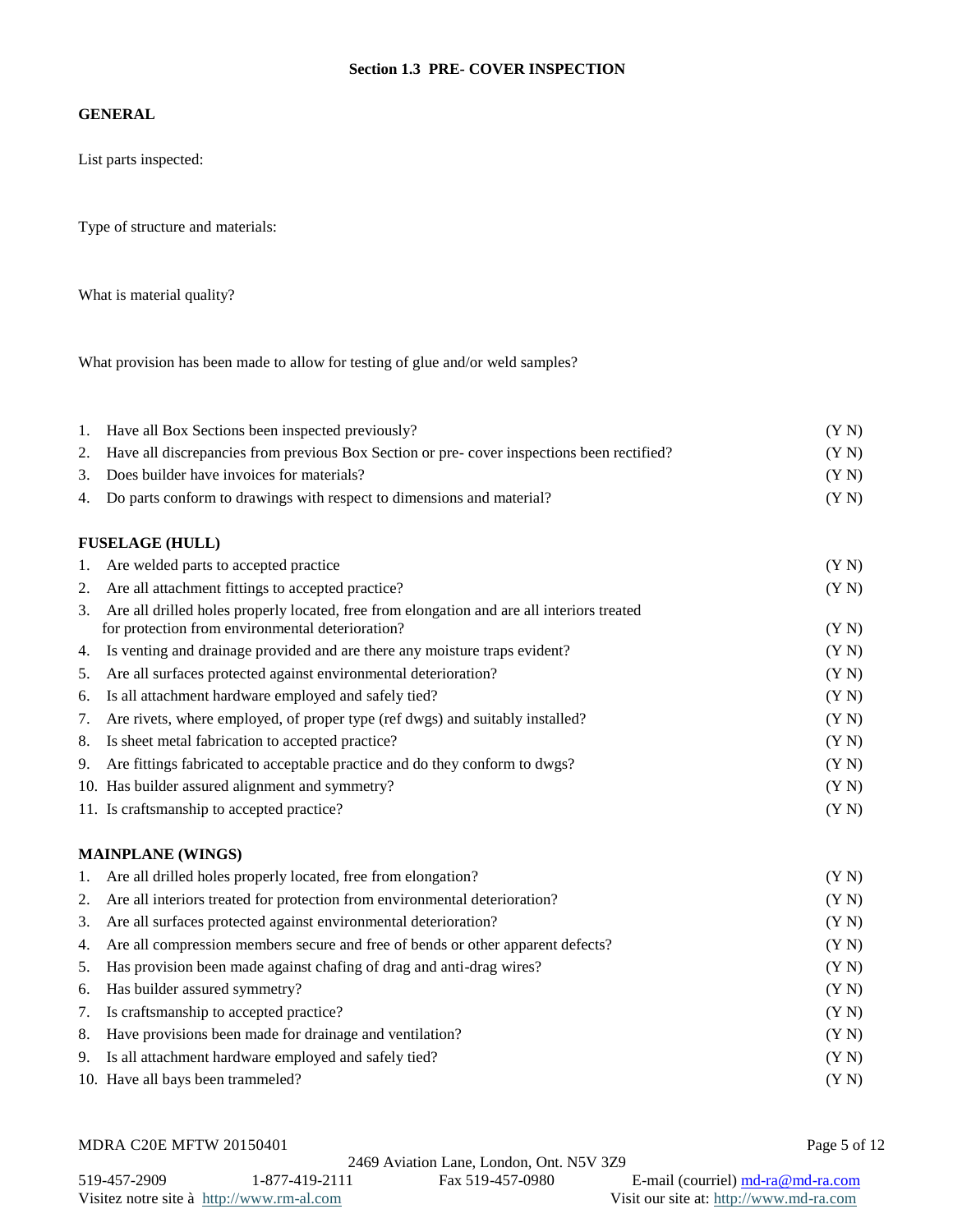## **CONTROL SURFACES**

| 1. Are all drilled holes properly located and free from elongation           | (Y N) |
|------------------------------------------------------------------------------|-------|
| 2. Are interiors treated for protection against environmental deterioration? | (YN)  |
| 3. Are all surfaces protected against environmental deterioration?           | (Y N) |
| 4. Is craftsmanship to accepted practice?                                    | (Y N) |
| 5. Have provisions been made for drainage and ventilation?                   | (YN)  |
| 6. Is all attachment hardware employed and safely tied?                      | (Y N) |
| 7. Has builder assured symmetry?                                             | (YN)  |

## **UNDERCARRIAGE**

| 1. | Type:                                                     | Wheels $\Box$ | Skis $\Box$                                                                           | Floats $\Box$ |       |
|----|-----------------------------------------------------------|---------------|---------------------------------------------------------------------------------------|---------------|-------|
|    | 2. Is undercarriage complete?                             |               |                                                                                       |               | (YN)  |
|    | 3. Is undercarriage installed?                            |               |                                                                                       |               | (YN)  |
|    | 4. Are all attachment fittings installed and safely tied? |               |                                                                                       |               | (YN)  |
| 5. |                                                           |               | Are brake plumbing, components, and all attachment hardware employed and safely tied? |               | (YN)  |
|    | 6. Has undercarriage symmetry been assured?               |               |                                                                                       |               | (YN)  |
|    | <b>SAILPLANE</b>                                          |               |                                                                                       |               |       |
| 1. | Is tow hook installed?                                    |               |                                                                                       |               | (Y N) |
|    | Tow hook attachment OK?                                   |               |                                                                                       |               | (YN)  |

3. Is tow hook properly located in reference to data? (Y N)

# **SUMMARY, Pre- Cover Inspection:**

Re-inspection of following is required: None  $\Box$ Has builder been notified of your findings? On site?  $\Box$  By Mail?  $\Box$ Date -\_\_\_\_\_\_\_\_\_\_\_\_\_ Inspector's Signature\_\_\_\_\_\_\_\_\_\_\_\_\_\_\_\_\_\_\_\_\_Print Name\_\_\_\_\_\_\_\_\_\_\_\_\_\_\_\_ yyyy-mm-dd

**End of Section 1.3 Use the space below for notes if required**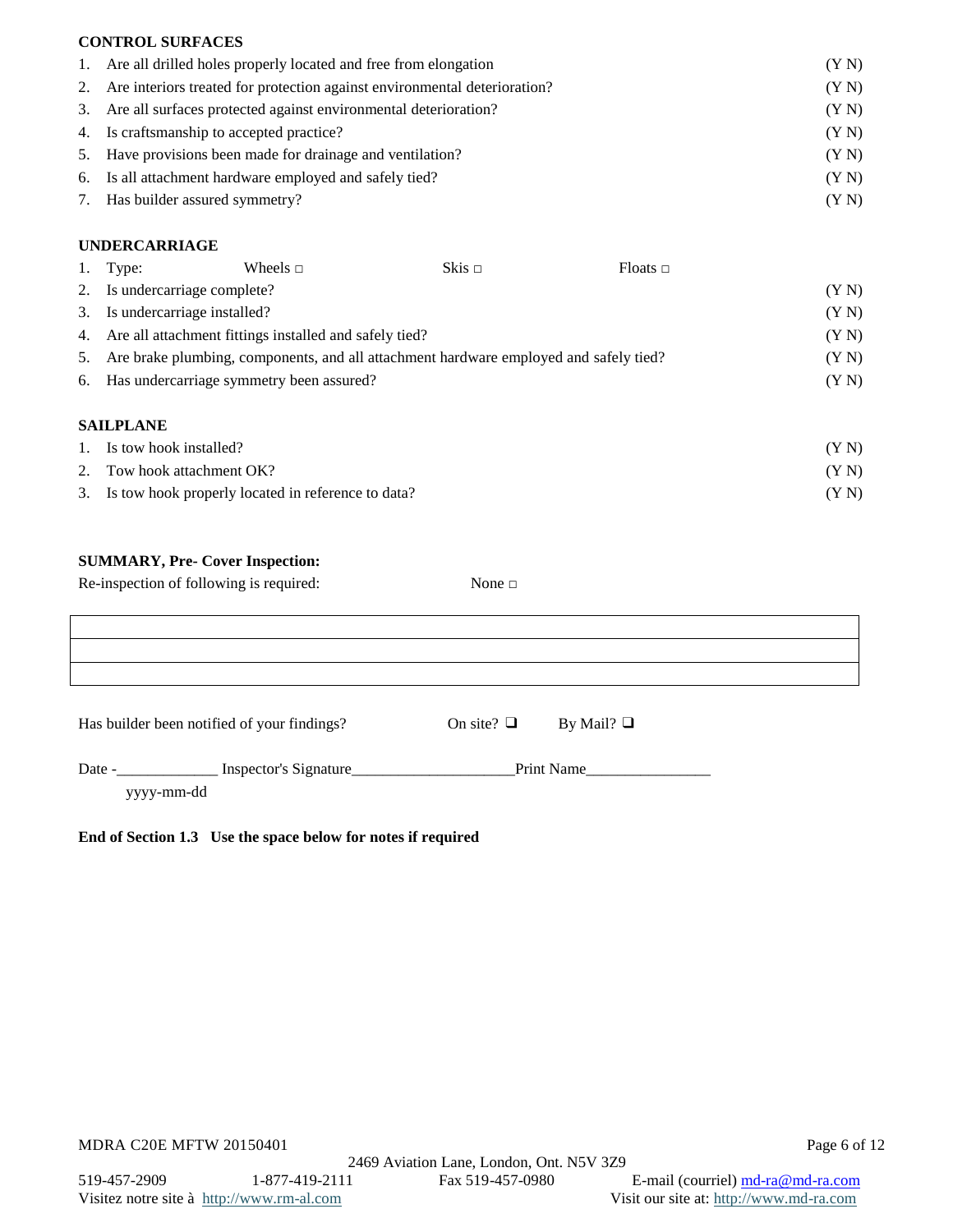# **Section 1.4 FINAL INSPECTION**

# **GENERAL**

| 1. | Have all re-inspection and discrepancies noted on previous inspections been rectified?   | (Y N)        |
|----|------------------------------------------------------------------------------------------|--------------|
| 2. | Have all cowls, covers, inspection openings, fairings, etc been removed to allow access  |              |
|    | for proper inspection?                                                                   | (Y N)        |
|    | <b>FUSELAGE (HULL)</b>                                                                   |              |
| 1. | Are all attachment fittings to accepted practice?                                        | (Y N)        |
| 2. | Is all attachment hardware employed and safely tied?                                     | (Y N)        |
| 3. | Are there inspection openings for all critical areas?                                    | (Y N)        |
| 4. | Is ventilation and drainage provided?                                                    | (Y N)        |
| 5. | Are acceptable fastening methods (glue, rivets, etc_) employed throughout the structure? | (Y N)        |
| 6. | Are all surfaces protected against environmental deterioration?                          | (Y N)        |
| 7. | Firewall material and thickness- Correct? Is it sealed?                                  | (Y N)        |
|    | <b>CONTROL SYSTEMS</b>                                                                   |              |
| 1. | Are all controls secured and safely tied?                                                | (Y N)        |
| 2. | Are control stops provided?                                                              | (Y N)        |
| 3. | Are pulleys of proper diameter for bends involved, suited to cable size, and provided    |              |
|    | with cable guards?                                                                       | (Y N)        |
| 4. | Is cable fabrication to accepted practice?                                               | (Y N)        |
| 5. | Has builder access to "go-no-go" gauge to check nicopress sleeves after squeezing?       | (Y N)        |
| 6. | 6. Is all hardware throughout systems installed and safely tied?                         | (Y N)        |
| 7. | Is there full throw of all controls with seats occupied and harness secured?             | (Y N)        |
| 8. | Are fairleads incorporated which alter cable direction in excess of 3 (three) degrees?   | (Y N)        |
|    | <b>EXITS</b>                                                                             |              |
| ı. | Can aircraft be rapidly cleared in the event of an emergency?                            | (Y N)        |
| 2. | Is there provision for emergency external release of canopy or door?                     | (Y N)        |
| 3. | Is the external emergency canopy/door release placarded?                                 | (Y N)        |
|    | <b>WINDSHIELD AND WINDOWS</b>                                                            |              |
|    | 1. Are windshield and windows of acceptable materials?                                   | (Y N)        |
| 2. | Are they braced for positive and negative pressure?                                      | (Y N)        |
| 3. | Are they free from distortion to allow proper vision?                                    | (Y N)        |
|    | <b>BAGGAGE COMPARTMENT</b>                                                               |              |
| 1. | Are walls and floor to specifications?                                                   | (Y N)        |
| 2. | Does weight and balance reflect loading of this compartment?                             | (Y N)        |
| 3. | Are baggage restraints installed?                                                        | (Y N)        |
|    | <b>CABIN / COCKPIT</b>                                                                   |              |
| ı. | Instrument and gauge installation and range markings ok?                                 | (Y N)        |
| 2. | Are all primary minimum instruments readily visible to pilot at a single viewing?        | (Y N)        |
|    | (No scrolling permitted on glass type displays).                                         |              |
|    | MDRA C20E MFTW 20150401                                                                  | Page 7 of 12 |
|    |                                                                                          |              |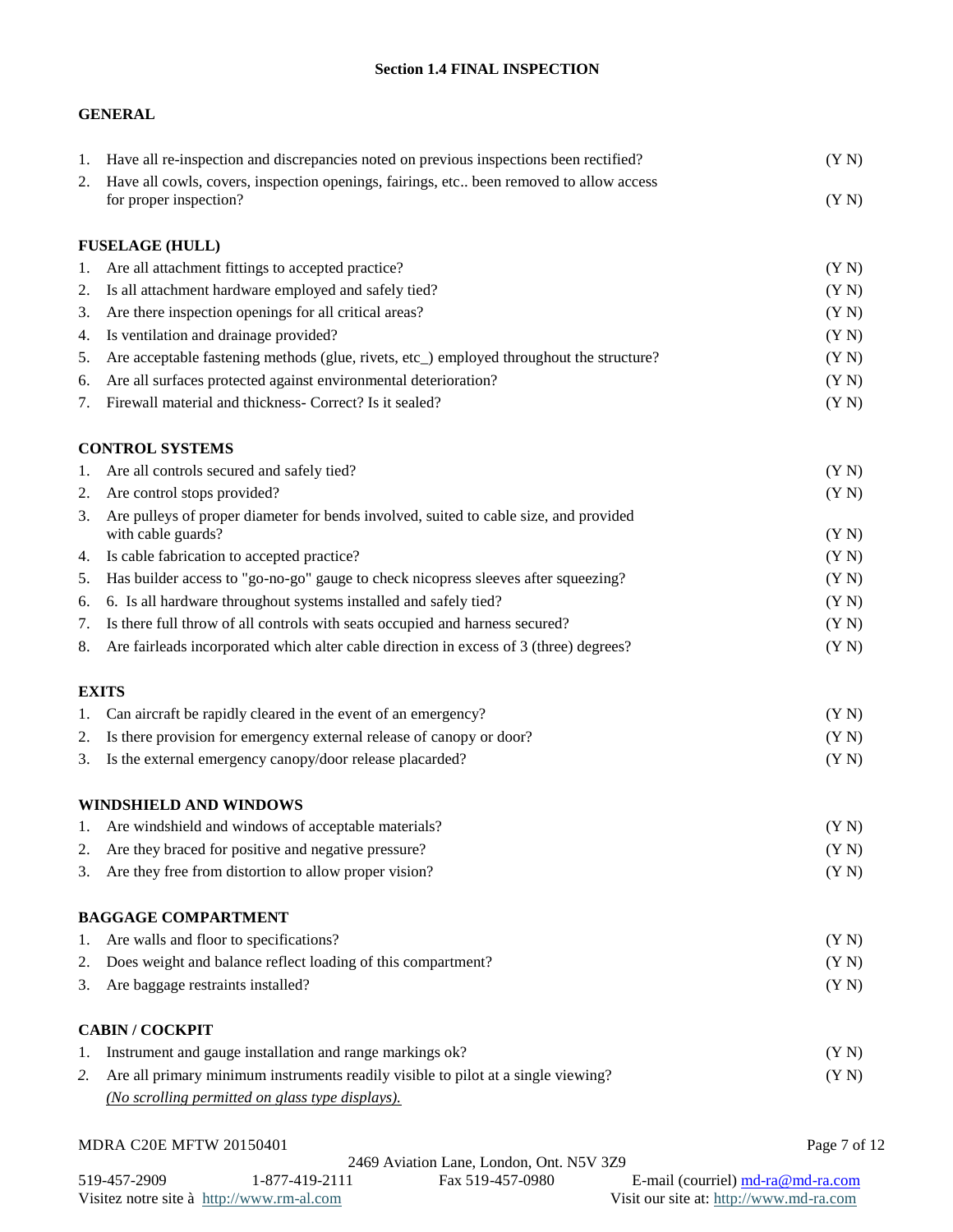| 4.<br>5. | Is fire extinguisher properly mounted (metal bracket) and is it accessible with harness secured?<br>Are the following placards installed, | (Y N)          |
|----------|-------------------------------------------------------------------------------------------------------------------------------------------|----------------|
|          | Fireproof Aircraft Identification Plate_ (Per CAR 201.01)                                                                                 |                |
|          | Aerobatics prohibited                                                                                                                     | (Y N)<br>(Y N) |
|          | Passengers prohibited, (not applicable to imported aircraft)                                                                              | (Y N)          |
|          | Amateur built warning (Must be Bilingual)                                                                                                 | (Y N)          |
|          | Compass deviation card                                                                                                                    | (Y N)          |
|          | Canopy/door release - Exterior and Interior                                                                                               | (Y N)          |
| 6.       | Are seat belts to aeronautical standard (TSO) or equivalent?                                                                              | (Y N)          |
| 7.       | Are seat belts anchored to the primary structure?                                                                                         | (Y N)          |
| 8.       | Are weight and balance report figures within design specifications?                                                                       | (Y N)          |
| 9.       | Is the fire extinguisher rated for the type of material used in this aircraft?                                                            | (Y N)          |
|          |                                                                                                                                           |                |
|          | <b>ENGINE INSTALLATION</b>                                                                                                                |                |
| 1.       | Are all controls secured and safely tied, with no excessive play, and no evidence of binding                                              |                |
|          | or interference throughout full travel?                                                                                                   | (Y N)          |
| 2.       | Is oil tank secured and safely tied?                                                                                                      | (Y N)          |
| 3.       | Is crankcase breather line installed including auxiliary vent opening?                                                                    | (Y N)          |
| 4.       | Is ignition harness to accepted practice and in good condition?                                                                           | (Y N)          |
| 5.       | Are magneto, (electronic ignition) wires sound and is the switch grounded directly to the engine?                                         | (Y N)          |
| 6.       | Are cabin and carburetor heat muffs and hoses to accepted practice and condition?                                                         | (Y N)          |
| 7.       | Are cabin heat valves made of fireproof material?                                                                                         | (Y N)          |
| 8.       | Is carburetor heat provided to accepted practice and condition?                                                                           | (Y N)          |
|          | Note: Carburetor heat mandatory for all Carbs.                                                                                            |                |
| 9.       | Is engine mount free from bends and apparent defects and is attachment hardware in safety?                                                | (Y N)          |
|          | 10. Is cowl security, condition and methods of attachment to accepted practice?                                                           | (Y N)          |
|          | 11. Is the engine ground-strapped directly to the airframe?                                                                               | (Y N)          |
|          | <b>ELECTRICAL SYSTEM</b>                                                                                                                  |                |
| 1.       | Has the builder used specified type and gauge of wire?                                                                                    | (Y N)          |
| 2.       | Are grommets used and is wire secured?                                                                                                    | (Y N)          |
| 3.       | Are fuses or circuit breakers employed?                                                                                                   | (Y N)          |
| 4.       | Is battery installation to accepted practice and have provisions been made for venting                                                    |                |
|          | and spill damage_                                                                                                                         | (Y N)          |
| 5.       | Is structure around battery protected against spillage?                                                                                   | (Y N)          |

| 1. Is condition and type to accepted practice?                   | (YN) |
|------------------------------------------------------------------|------|
| 2. Are propeller bolts of correct length and in safety?          | (YN) |
| 3. Are propeller bolts torqued to manufacturing spec?            | (YN) |
| 4. Has propeller track been checked?                             | (YN) |
| 5. Is spinner fabrication and installation to accepted practice? | (YN) |

## **GENERAL**

| 1. Is pitot tube secure and clear?                    | (YN)         |
|-------------------------------------------------------|--------------|
| 2. Has pitot and static system been tested for leaks? | (YN)         |
| 3. Has pitot-static been calibrated?                  | (YN)         |
| MDRA C20E MFTW 20150401                               | Page 8 of 12 |

519-457-2909 1-877-419-2111 Fax 519-457-0980 E-mail (courriel)  $\frac{md-ra@md-ra.com}{md-ra.com}$ <br>Visit our site at: http://www.rm-al.com Visit our site at: http://www.md-ra.com Visitez notre site à http://www.rm-al.com

2469 Aviation Lane, London, Ont. N5V 3Z9<br>1-877-419-2111 Fax 519-457-0980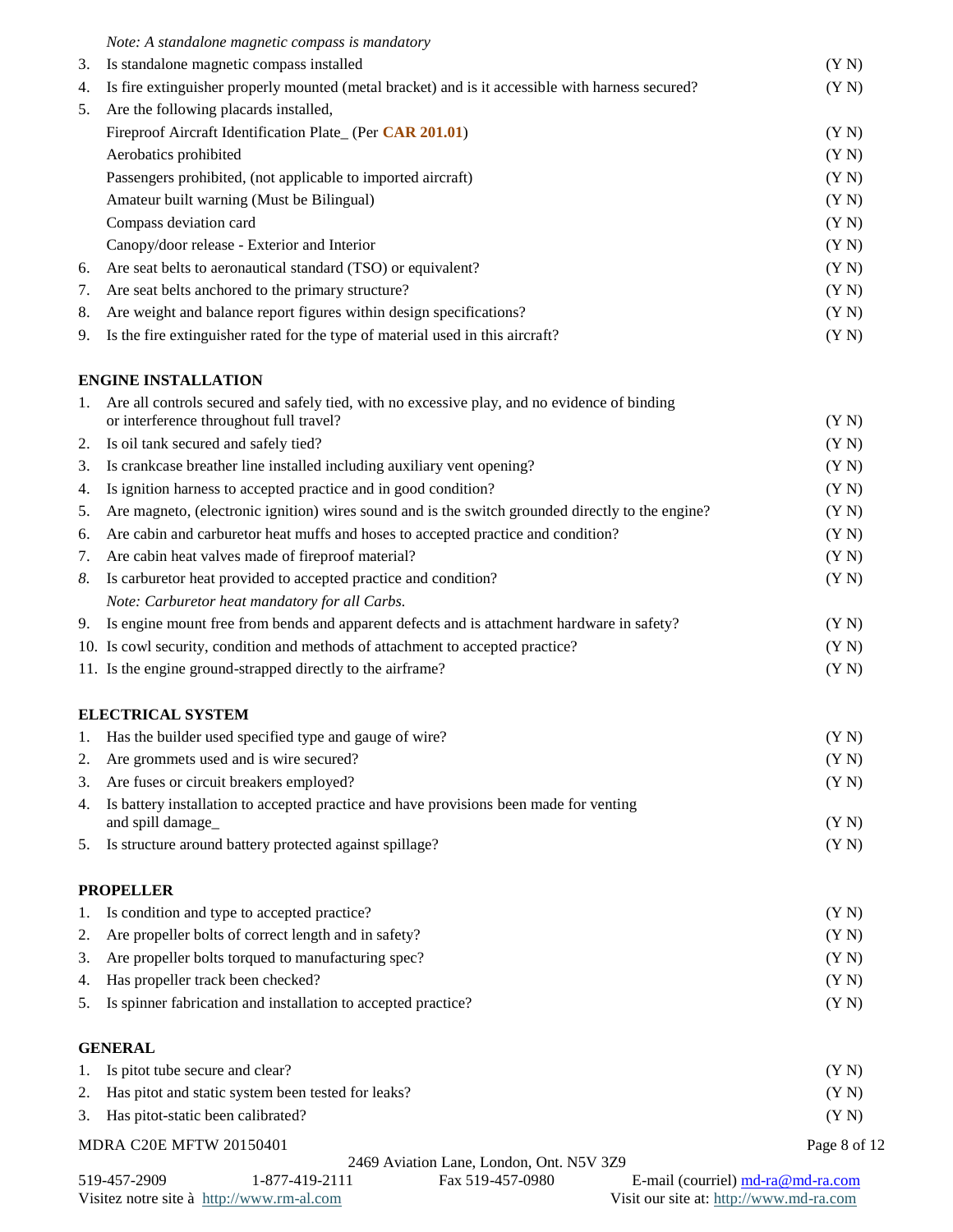|    | 4. Are sufficient access openings provided for proper servicing and maintenance?                                               | (YN) |
|----|--------------------------------------------------------------------------------------------------------------------------------|------|
| 5. | Are registration markings properly installed, legal size and of sufficient contrast to<br>background colours? (Ref Std 222.01) | (YN) |
|    | 6. Is an approved first aid kit installed and readily available? CAR $602.60$ (1) (h)                                          | (YN) |
|    | 7. Is an approved ELT installed? (except Glider, Balloon, Airship or Gyrocopter) CAR 605.38 (1)                                | (YN) |
|    | 8. Has control rigging and function been checked?                                                                              | (YN) |
|    | 9. Have control movements been checked by builder?                                                                             | (YN) |

#### **NOTE: Builder supplies these data, inspector records them below.**

| control  | <b>Test conditions</b> | <b>Deflection</b> |                   |              | <b>Test results</b> |                                                          |       |
|----------|------------------------|-------------------|-------------------|--------------|---------------------|----------------------------------------------------------|-------|
| Aileron  | Stick neutral          | <b>Right</b>      | <b>Deg</b>        | Left         | <b>Deg</b>          | Both ailerons perfectly neutral                          | (Y N) |
|          | Stick full right       | <b>Right</b>      | <b>Deg</b>        | Left         | <b>Deg</b>          | R aileron, full up, L aileron, full down                 | (Y N) |
|          | Stick full left        | <b>Right</b>      | <b>Deg</b>        | Left         | <b>Deg</b>          | R aileron, full down, L aileron, full up                 | (Y N) |
|          |                        |                   | <b>Deflection</b> |              |                     |                                                          |       |
| Elevator | Stick neutral          |                   |                   |              | Deg                 | Both elevators perfectly neutral                         | (Y N) |
|          | Stick full forward     |                   | <b>Down</b>       |              | <b>Deg</b>          | Both elevators full down                                 | (Y N) |
|          | Stick full aft         |                   | Up                |              | <b>Deg</b>          | Both elevators full up                                   | (Y N) |
|          |                        |                   | <b>Deflection</b> |              |                     |                                                          |       |
| Rudder   | Pedals neutral         |                   |                   |              | Deg                 | Rudder perfectly neutral                                 | (Y N) |
|          | R pedal full forward   |                   |                   | <b>Right</b> | <b>Deg</b>          | Rudder full right                                        | (Y N) |
|          | L pedal full forward   |                   | Left              |              | <b>Deg</b>          | Rudder full left                                         | (Y N) |
|          |                        |                   | <b>Deflection</b> |              |                     |                                                          |       |
| Flaps    | Up position            |                   |                   |              | <b>Deg</b>          | Flaps up and aligned with aileron and                    | (Y N) |
|          |                        |                   |                   |              | <b>Deg</b>          | flap indicator in up position                            |       |
|          | Down position          |                   | <b>Down</b>       |              |                     | Flaps down and flap indicator in down<br>position        | (Y N) |
| Spoilers | Down position          |                   |                   |              |                     | Spoilers completely recessed in wings                    | (Y N) |
|          | Up position            |                   |                   |              |                     | Spoilers fully and equally deployed                      | (Y N) |
| Trim     |                        |                   | <b>Deflection</b> |              |                     |                                                          |       |
| Elevator | Neutral position       |                   |                   |              | <b>Deg</b>          | Trim aligned perfectly with elevator                     | (Y N) |
|          |                        |                   |                   |              | <b>Deg</b>          | and trim indicator in neutral position                   |       |
|          | Nose up position       |                   |                   |              |                     | Trim full down and trim indicator in<br>nose up position | (Y N) |
|          | Nose down position     |                   |                   |              | <b>Deg</b>          | Trim full up and trim indicator in nose                  | (Y N) |
|          |                        |                   |                   |              |                     | down position                                            |       |
|          |                        |                   | <b>Deflection</b> |              |                     |                                                          |       |
| Rudder   | Neutral position       |                   |                   |              | <b>Deg</b>          | Trim aligned perfectly with rudder                       | (Y N) |
|          |                        |                   |                   |              |                     | and trim indicator in neutral position                   |       |
|          | Full right position    |                   |                   |              | Deg                 | Trim full right and trim indicator in left               | (Y N) |
|          | Full left position     |                   |                   |              | <b>Deg</b>          | position<br>Trim full left and trim indicator in right   | (Y N) |
|          |                        |                   |                   |              |                     | position                                                 |       |
|          |                        |                   | <b>Deflection</b> |              |                     |                                                          |       |
| Aileron  | Neutral position       |                   |                   |              | <b>Deg</b>          | Trim aligned perfectly with aileron and                  | (Y N) |
|          |                        |                   |                   |              |                     | trim indicator in neutral position                       |       |
|          | Right wing up          |                   |                   |              | Deg                 | Trim full down and trim indicator in left<br>position    | (Y N) |
|          | Right wing down        |                   |                   |              | <b>Deg</b>          | Trim full up and trim indicator in right                 | (Y N) |
|          |                        |                   |                   |              |                     | position                                                 |       |

MDRA C20E MFTW 20150401 Page 9 of 12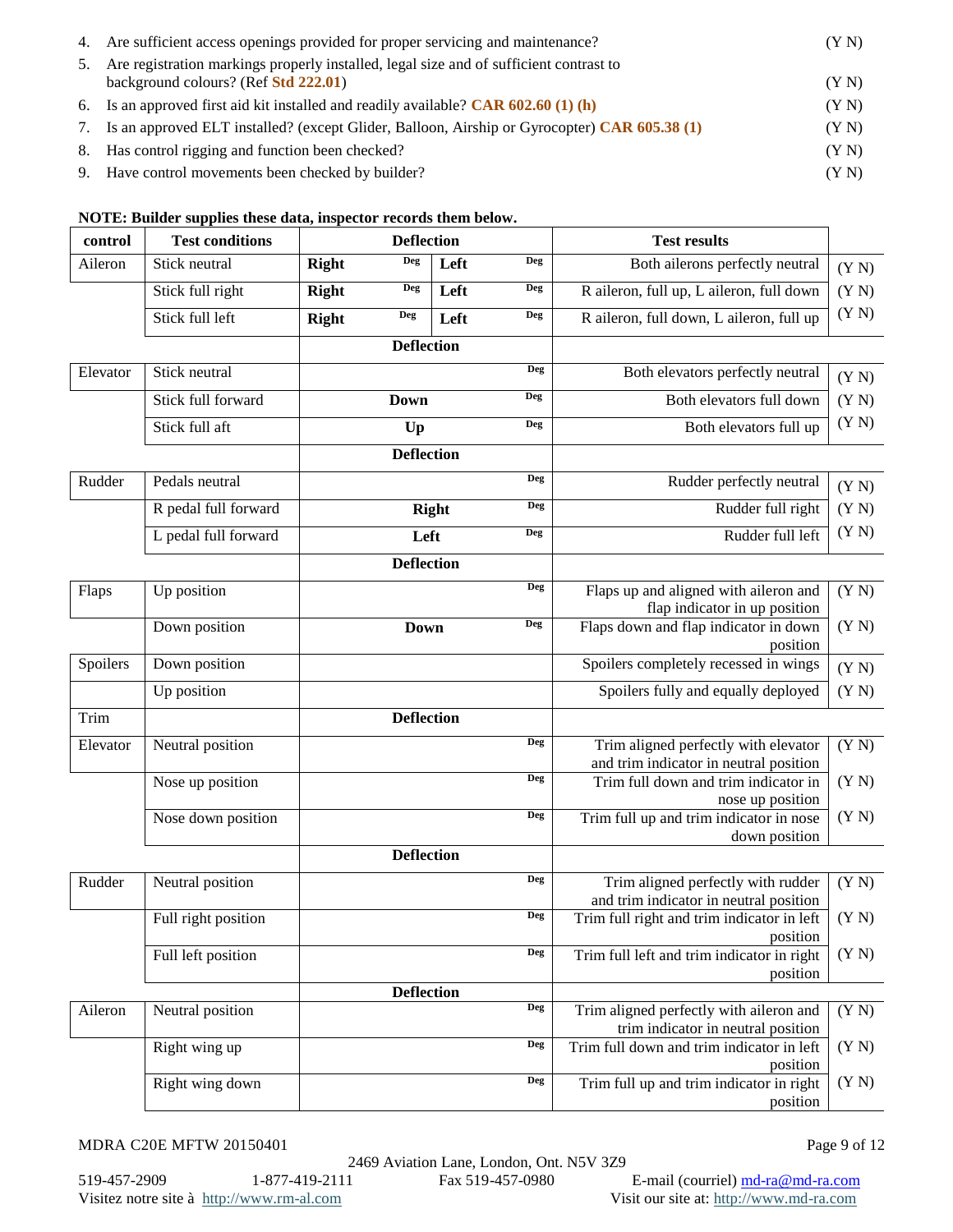|    | 10. Are all controls and essential equipment easily accessible with harness secured?           | (Y N)                                   |
|----|------------------------------------------------------------------------------------------------|-----------------------------------------|
|    | 11. Is cockpit provided with ventilation?                                                      | (Y N)                                   |
|    | 12. Seat Strength-Are the seats built to designer's specification?                             | (Y N)                                   |
|    | FLIGHT AND ENGINE CONTROLS                                                                     |                                         |
| 1. | Are controls placarded for identification and operation?                                       | (Y N)                                   |
| 2. | Is operation of all controls smooth throughout their full range?                               | (Y N)                                   |
| 3. | Are all controls protected from jamming by foreign objects?                                    | (Y N)                                   |
| 4. | Is there full throttle control travel to stop on carb or throttle body?                        | (Y N)                                   |
| 5. | No binding or jackknifing of cables during full range of throttle movement.                    | (Y N)                                   |
| 6. | No binding or rough operation of Mixture full rich to full lean_                               | (Y N)                                   |
| 7. | Carburetor heat control-full heat, ensure valve is closed and seated. When moved to full cold, |                                         |
|    | ensure valve is fully seated.                                                                  | (Y N)                                   |
| 8. | All controls operating in proper direction?                                                    | (Y N)                                   |
| 9. | Fuel Injection- test operation of alternate air supply                                         | (Y N)                                   |
|    | 10. Air Filter - Check for proper installation                                                 | (Y N)                                   |
|    | 11. Does Air Box has unsecured hardware in danger of ingestion?                                | (Y N)                                   |
|    | 12. Does Foam Filter has screen to prevent ingestion?                                          | (Y N)                                   |
|    | <b>ENGINE TESTING</b>                                                                          |                                         |
|    | Have builder setup aircraft for an engine run-up.                                              |                                         |
|    | Explain that you will check for the following during run up:                                   |                                         |
| 1. | Hard $\Box$<br>Easy $\Box$<br>Engine start:                                                    |                                         |
| 2. | Does oil pressure rise immediately?                                                            | (Y N)                                   |
| 3. | Does engine idle smoothly?                                                                     | (Y N)                                   |
|    | Have builder apply power and check the following:                                              |                                         |
| 4. | Are brakes operative and holding the aircraft in position? (Y N)                               |                                         |
| 5. | Are the following readings or operations normal:                                               |                                         |
|    | $\Box$<br>Oil temp and pressure                                                                |                                         |
|    | $\Box$<br>Cyl head temp                                                                        |                                         |
|    |                                                                                                |                                         |
|    | $\Box$<br><b>Exhaust Gas temp</b>                                                              |                                         |
|    | Cycling of variable pitch prop<br>$\Box$                                                       |                                         |
|    | Engine/prop vibration<br>❏                                                                     |                                         |
|    | Cycle of Carb heat control<br>❏                                                                |                                         |
|    | Cycle of Mixture control<br>u                                                                  |                                         |
|    | Right and left magnetos, (electronic ignition) OFF- Normal RPM drop<br>⊔                       |                                         |
|    | Momentary ignition switch OFF- test for no live mag, (electronic ignition)<br>❏                |                                         |
|    | Have engine brought to idle, then shut off.                                                    |                                         |
| 6. | Shut down normal?                                                                              | (Y N)                                   |
| 7. | Are there any oil leaks?                                                                       | (Y N)                                   |
|    | <b>FUEL SYSTEM</b>                                                                             |                                         |
| 1. | Is selector valve within reach of pilot with harness secured and is it placarded?              | (Y N)                                   |
| 2. | Are fuel lines to accepted practice, correctly installed, and secured against vibration?       | (Y N)                                   |
| 3. | Does fuel tank have a finger screen at the outlet?                                             | (Y N)                                   |
| 4. | Are all fuel drains located at lowest point in the system with the aircraft at rest?           | (Y N)                                   |
| 5. | Are fuel drains fitted with positive shut off valves?                                          | (Y N)                                   |
| 6. | Are drain overflows clear of all structures?                                                   | (Y N)                                   |
|    |                                                                                                |                                         |
|    | MDRA C20E MFTW 20150401<br>2469 Aviation Lane, London, Ont. N5V 3Z9                            | Page 10 of 12                           |
|    | 519-457-2909<br>1-877-419-2111<br>Fax 519-457-0980                                             | E-mail (courriel) md-ra@md-ra.com       |
|    | Visitez notre site à http://www.rm-al.com                                                      | Visit our site at: http://www.md-ra.com |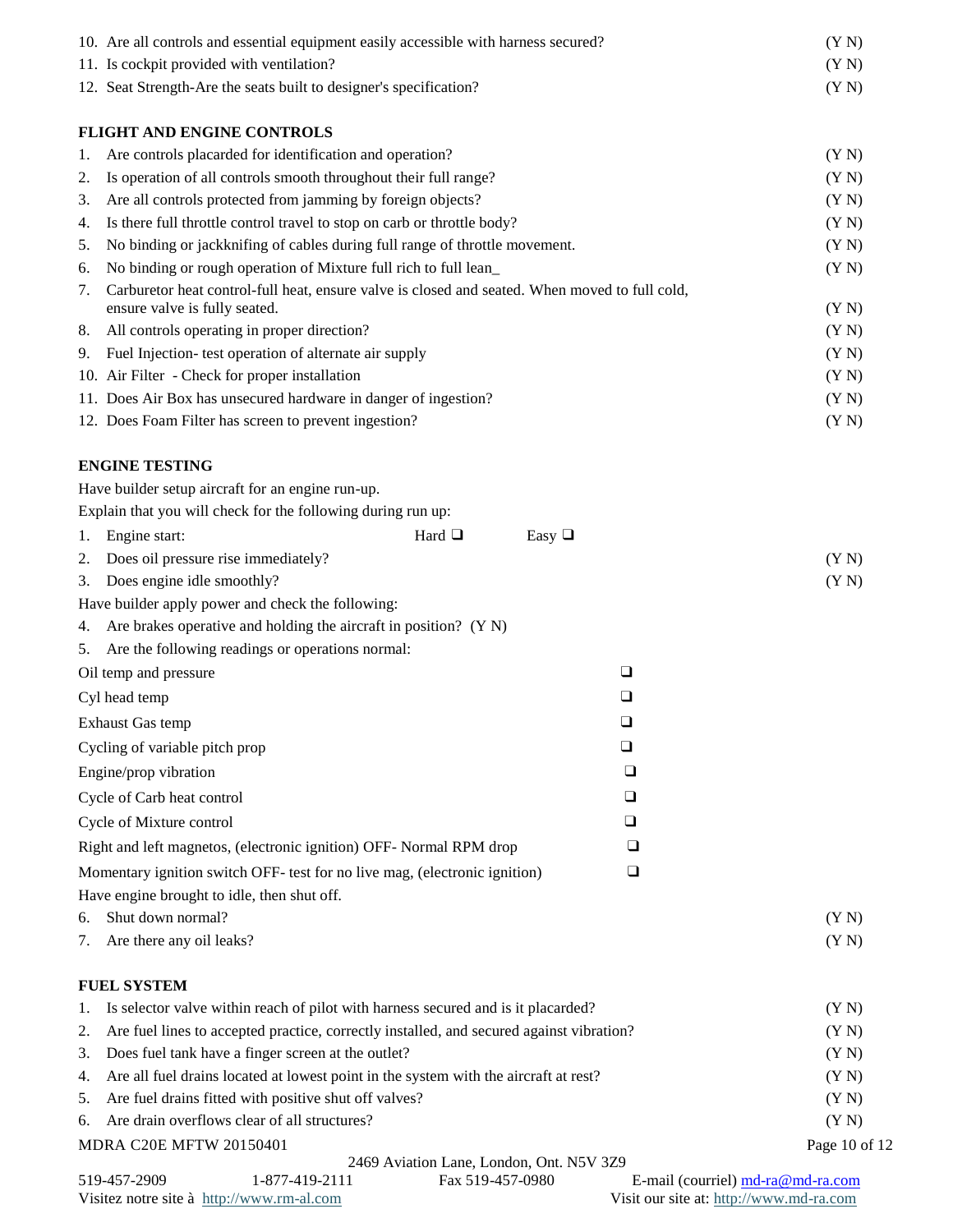| 7. | Are the tanks vented?                                                                                                   | (Y N) |
|----|-------------------------------------------------------------------------------------------------------------------------|-------|
| 8. | Is the gascolator properly located and equipped with a suitable drain?                                                  | (Y N) |
|    | Note: ensure no points in fuel lines below gascolator.                                                                  |       |
| 9. | Has fuel flow been checked with minimum fuel and at maximum angle of climb?                                             | (Y N) |
|    | 10. Did Builder record results on MDRA C14- fuel flow report?                                                           | (Y N) |
|    | 11. Tank supports?                                                                                                      | (Y N) |
|    | 12. Is the tank compartment vented?                                                                                     | (Y N) |
|    | 13. Is fuel gauge installation and operation correct?                                                                   | (Y N) |
|    | 14. Is the fuel system bonded?                                                                                          | (Y N) |
|    | 15. Is the fuel tank protected against chafing?                                                                         | (Y N) |
|    | <b>WING-TAIL SURFACES</b>                                                                                               |       |
| 1. | Is general fabrication to accepted practice?                                                                            | (Y N) |
| 2. | Are hinges and brackets sound?                                                                                          | (Y N) |
| 3. | Is all hardware safely tied?                                                                                            | (Y N) |
| 4. | Are all control surfaces including trim tab free of excessive play?                                                     | (Y N) |
| 5. | Are all pulleys properly sized, employed and complete with cable guards?                                                | (Y N) |
| 6. | (No change of direction over 3 degrees)<br>Are all fairleads correctly employed?                                        | (Y N) |
| 7. | Do all controls move freely and clearly through their full range of travel?                                             | (Y N) |
| 8. | Are all external braces, struts, etc. protected against environmental deterioration<br>both internally and externally?  | (Y N) |
| 9. | Are all strut fittings to accepted practice and are end fittings in safety?                                             | (Y N) |
|    | 10. Are struts free from bends and apparent defects?                                                                    | (Y N) |
|    | 11. Are wire bracing and end fittings to accepted practice and are end fittings in safety?                              | (Y N) |
|    |                                                                                                                         |       |
|    | <b>FABRIC COVER</b>                                                                                                     |       |
| 1. | Is general workmanship to accepted practice?                                                                            | (Y N) |
| 2. | Are tapes and patches to accepted practice?                                                                             | (Y N) |
| 3. | Is rib stitching to accepted practice including spacing?                                                                | (Y N) |
|    | NOTE: Conventional rib stitching may be substituted by a demonstrated equivalent method of fastening.                   |       |
| 4. | Are dope/paint and finish colours applied to accepted practice?                                                         | (Y N) |
| 5. | Are drain grommets employed and open                                                                                    | (Y N) |
|    | 6. Are there adequate inspection openings provided?                                                                     | (Y N) |
|    | <b>LANDING GEAR</b>                                                                                                     |       |
| 1. | Are attachment fittings per drawings?                                                                                   | (Y N) |
| 2. | Is all hardware safely tied?                                                                                            | (Y N) |
| 3. | Are brake system components and lines or cables installed and safely tied?                                              | (Y N) |
| 4. | Are wheels and brakes in good condition?                                                                                | (YN)  |
| 5. | Are tires sound with good tread?                                                                                        | (Y N) |
| 6. | Does retraction system appear adequate for positive control and locking?                                                | (Y N) |
| 7. | Has a retraction test been accomplished?                                                                                | (Y N) |
| 8. | Did the inspector witness the retraction test?                                                                          | (Y N) |
|    |                                                                                                                         | (Y N) |
| 9. | Emergency release (back up). Is pilot able to operate this control with harness fastened?<br>For the aircraft on floats |       |
|    | 10. Was the installation inspected?                                                                                     | (Y N) |
|    | 11. Is the installation per the drawings?                                                                               | (Y N) |
|    | 12. Is there a process to drain water from the floats?                                                                  | (Y N) |
|    | 13. Does the weight and balance record reflect the presence of the installed floats?                                    | (Y N) |
|    |                                                                                                                         |       |

|  | <b>MDRA C20E MFTW 20150401</b> |  |
|--|--------------------------------|--|
|  |                                |  |

Page 11 of 12  $\,$